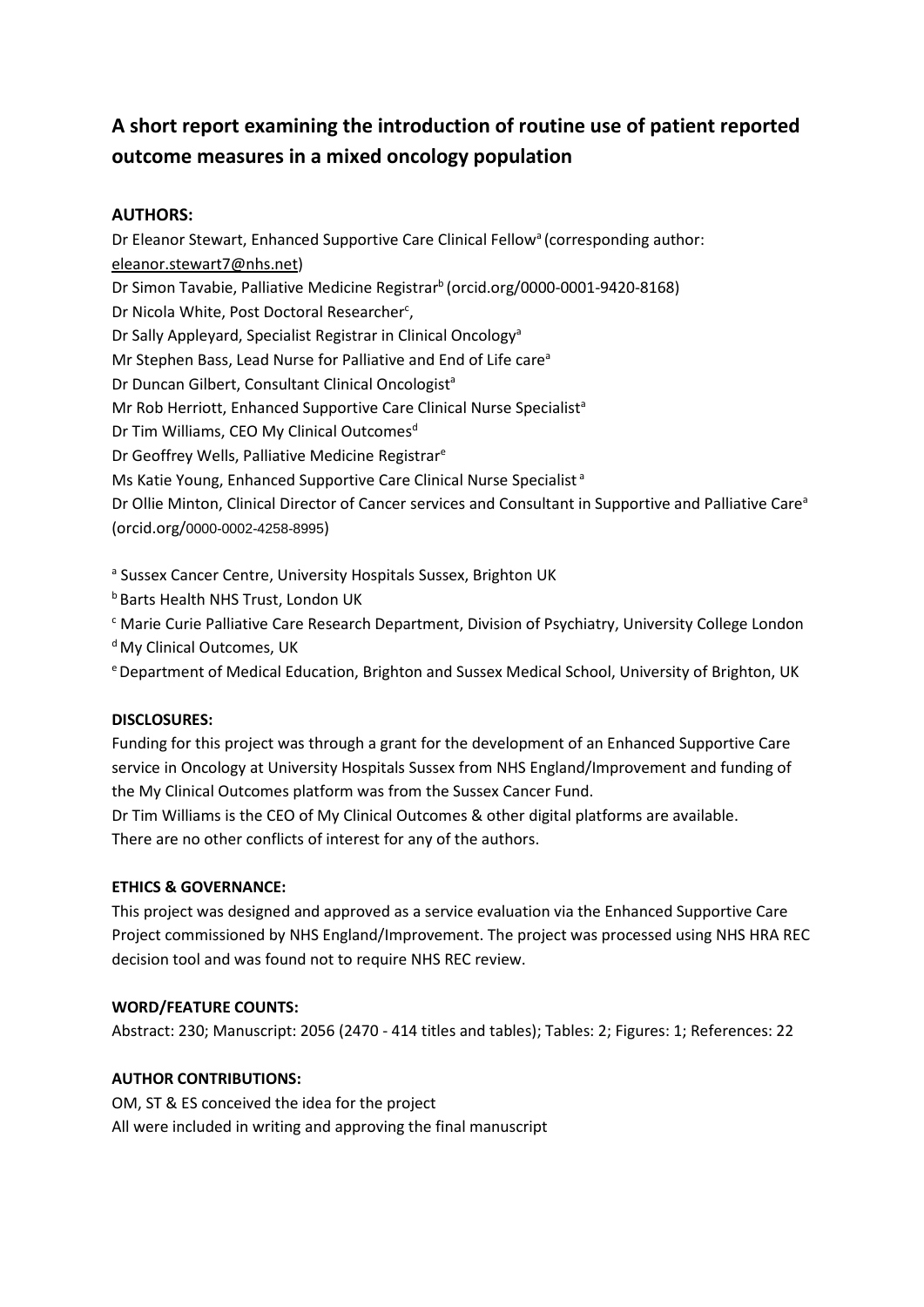# **A short report examining the introduction of routine use of patient reported outcome measures in a mixed oncology population**

## **ABSTRACT:**

**Purpose**: People living with treatable but not curable cancer often experience a range of symptoms related to their cancer and its treatment. During the COVID-19 pandemic, face-to-face consultations were reduced and so remote monitoring of these needs was necessary. University Hospitals Sussex implemented the routine use of electronic remote patient reported outcome measures (PROMs) in a mixed oncology population, focusing on those with treatable but not curable cancers. **Methods**: Over a 9-month period, patients were invited to register with *My Clinical Outcomes* (MCO) – a secure online platform for the collection of electronic PROMs. They were prompted by email to complete assessments (EORTC QLQ-C30, EQ-5D-3L and EQ-5D VAS) routinely every 2 weeks. The team monitored patient scores and changes in these prompted clinical interventions. **Results**: 324 patients completed at least 1 assessment. The median number of assessments completed by each patient was 8. The most represented tumour groups were secondary breast (28%), prostate (25%) and other (32%). Median scores for the assessments did not deteriorate in a clinically or numerically significant way for patients living with non-curable conditions for the majority of patients monitored.

**Conclusion**: Routine collection of electronic remote PROMS is an effective and useful strategy in providing real time clinical feedback to teams. With integration into existing systems, online platforms (such as MCO) could provide efficient and patient centred information for those providing care for people with cancer.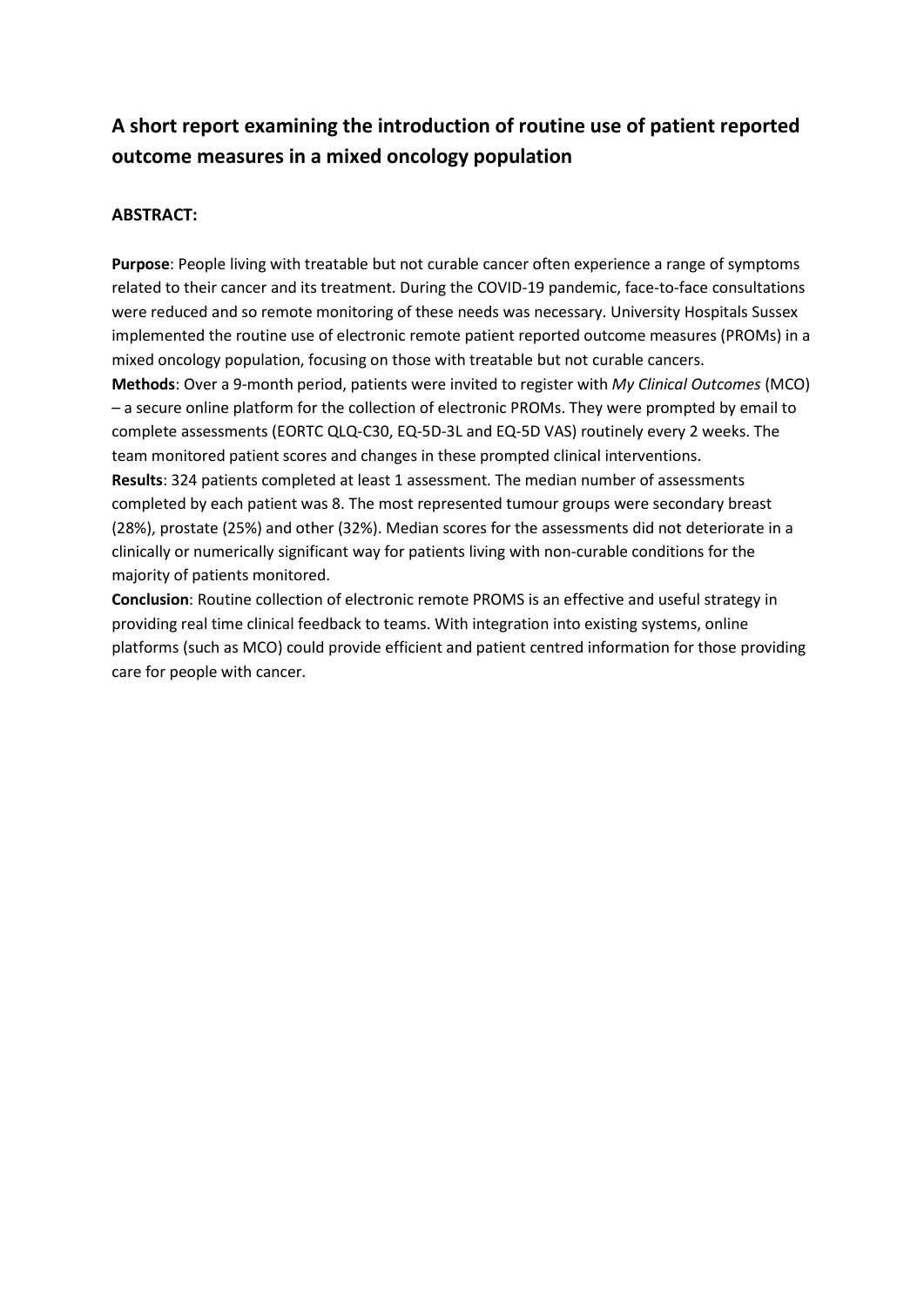#### **INTRODUCTION:**

In England it is estimated that over 110,000 people are living with cancer that is classified as Treatable but not Curable'<sup>1</sup>. These patients often experience symptoms associated with their cancer and the therapies they receive in its management, impairing their quality of life and impacting on their ability to complete planned treatment courses. Specialists in supportive and palliative care have skills in symptom management that can be used in improving the experiences of this patient group, but identifying those in need prior to unplanned hospital admission or symptom crisis is challenging. Patient reported outcome measures (PROMs) can help identify unmet needs. These are outcomes directly reported by the patient – describing their own subjective experience and have been widely used in both routine cancer treatment and clinical trials for over 20 years<sup>2,3</sup>.

In the Sussex Health and Care Partnership Integrated Care System 84% of people attend the Emergency Department in the 2 years prior to death, and 81% have at least 1 emergency hospital admission. People with cancer access all health services (with the exception of critical care) more than those dying of other causes<sup>4</sup>.

Clinicians often under-report patient symptoms and may miss up to  $50\%^2$ . This can lead to poor symptom control and impact on quality of life. Meanwhile, the integration of PROMS into routine clinical care has been shown to increase survival for patients – through a combination of early recognition and targeted intervention, or adjustments to treatment allowing patients to tolerate systemic anti-cancer therapy for longer<sup>5</sup>.

It is estimated that the Cancer Specialist Nurse workforce needs to increase by 84% in order to deliver personalised care to all people living with cancer<sup>6</sup>. Remote collection of PROMs aids in triaging and prioritising patients for clinical review, and results in focused consultations and increased patient satisfaction<sup>7</sup>. The routine use of PROMs is recognised as a priority in the NHS Cancer Strategy for 'living with and beyond cancer' <sup>8</sup>. Reviewing PROMs prior to clinic appointments can help tailor interactions and aid clinicians in holistic care – for example enquiring about psychological wellbeing which is often overlooked in a busy clinic appointment<sup>9</sup>. Recording PROMs focuses patients on their own symptom burden and can provide a visual representation of this trend over time. PROMs have been shown to improve communication between patients and healthcare professionals  $^{10, 11}$  and increases information available to clinicians to aid in Shared decision making – a NICE priority with recently updated guidelines  $^{12}$ .

Feasibility studies have shown that electronic PROMs are acceptable to most patients locally at the Sussex Cancer Centre, including those who are less digitally engaged <sup>13</sup>. The use of technology to remotely monitor patients is particularly pertinent in the present context of the COVID-19 pandemic. Reductions in face-to-face consultations and the on-going uncertainty about further waves of infection and their potential impact on the delivery of Cancer Services supports the case for remote PROM systems to be incorporated into routine practice.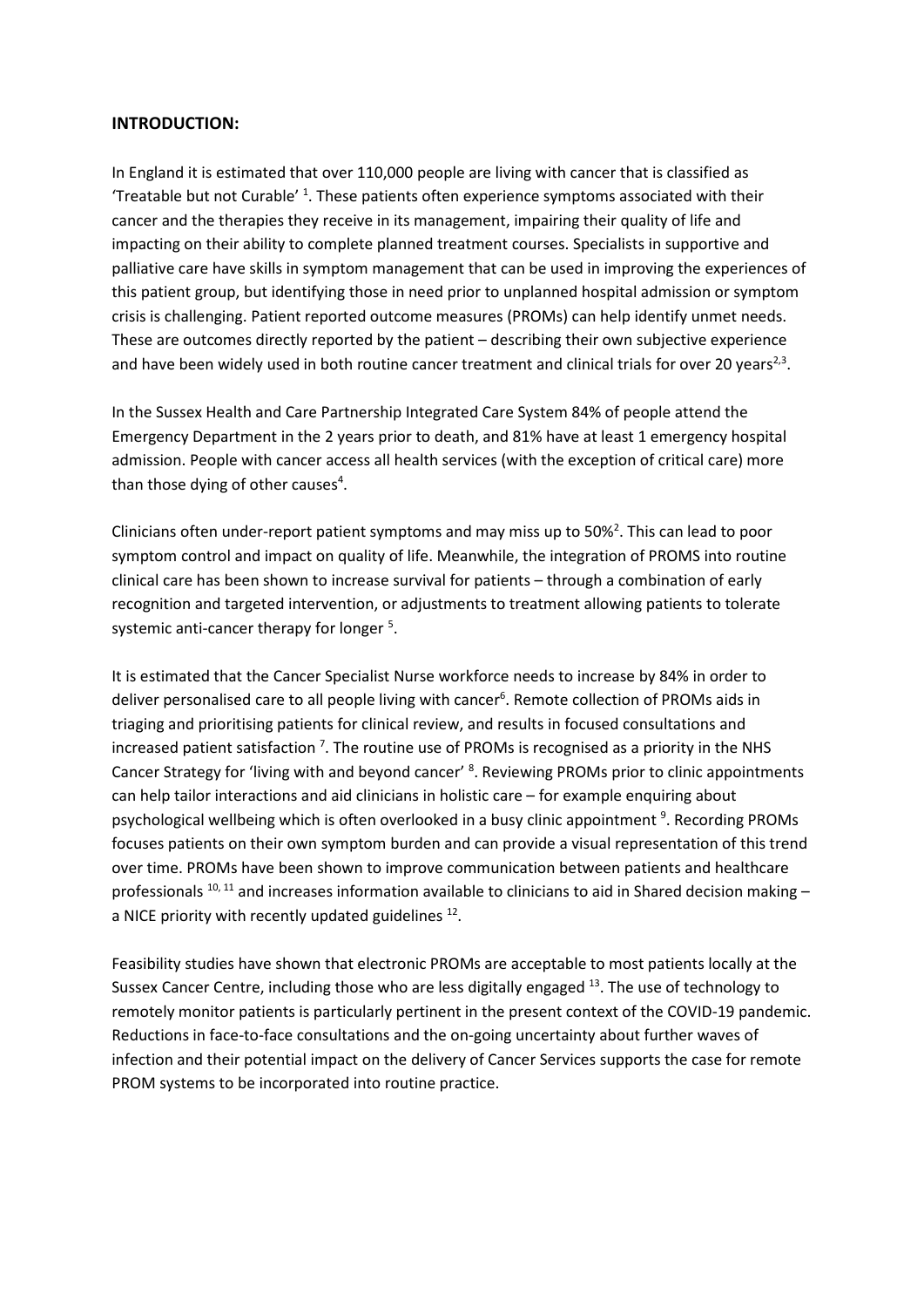#### **METHODS:**

#### **Study setting:**

The Sussex Cancer Centre at the Royal Sussex County Hospital (RSCH) offers Tertiary Cancer Services to a population of approximately 1.2 million patients living in Brighton and the surrounding areas (From Chichester to Rye, and Brighton to East Grinstead). The Enhanced Supportive Care (ESC) Service at RSCH aims to provide early access to supportive and palliative care for patients living with treatable but not curable cancers. As part of this the team utilise *My Clinical Outcomes* (MCO) – a platform for the collection of electronic PROMs.

#### **Ethics/Governance and Funding:**

This project was designed and funded as a service evaluation via the Enhanced Supportive Care Project commissioned by NHS England/Improvement with support from the Sussex Cancer Fund. All data extracted, was anonymised and maintained in a secure database. The project was processed using NHS HRA REC decision tool and was found not to require NHS REC review.

#### **Patient population:**

Eligible patients were adults living with treatable but not curable cancer under the care of the Sussex Cancer Centre, over a 9-month period (22/09/2020 to 07/06/2021). There were no restrictions to primary cancer diagnosis, comorbidity or other demographic details. It was introduced as a part of routine care. We would estimate that approximately 20% of eligible patients registered.

#### **Study assessments:**

Patients were invited to register with *My Clinical Outcomes* (MCO) – a secure online platform for the collection of electronic PROMs, inputting their tumour type and treating consultant. They were prompted by email to complete 3 questionnaires routinely every 2 weeks, but could do so more frequently if desired. These included:

- EORTC QLQ-C30 a 30 question assessment of health-related quality of life for people living with cancer focussing on common physical, financial, social, cognitive and emotional impacts of disease<sup>14</sup>. Originally developed to assess quality of life for patients undergoing clinical trials, it has been extensively tested in cross-cultural settings and subsequently refined.
- EQ-5D-3L a 5 question assessment of mobility, self-care, ability to continue usual activities, pain / discomfort and anxiety / depression <sup>15</sup>.
- EQ-5D VAS an assessment using a visual analogue scale from 100 (best imaginable health) to 0 (worst imaginable health)<sup>15</sup>.

#### **Assessments**:

The ESC team reviewed patient's assessments. The research team agreed a score drop of 15 points in EORTC QLQ-C30 or a newly reported score of '3 (quite a bit)' or '4 (very much)' for pain, nausea, vomiting, constipation, shortness of breath or depression would act as a trigger for intervention. Initially this involved contacting patients directly, however this was later refined to contacting their tumour-specific teams to prompt targeted interventions – as they were best placed to coordinate care. Particularly as tumour-specific teams may already be engaged in supporting patients with that symptom.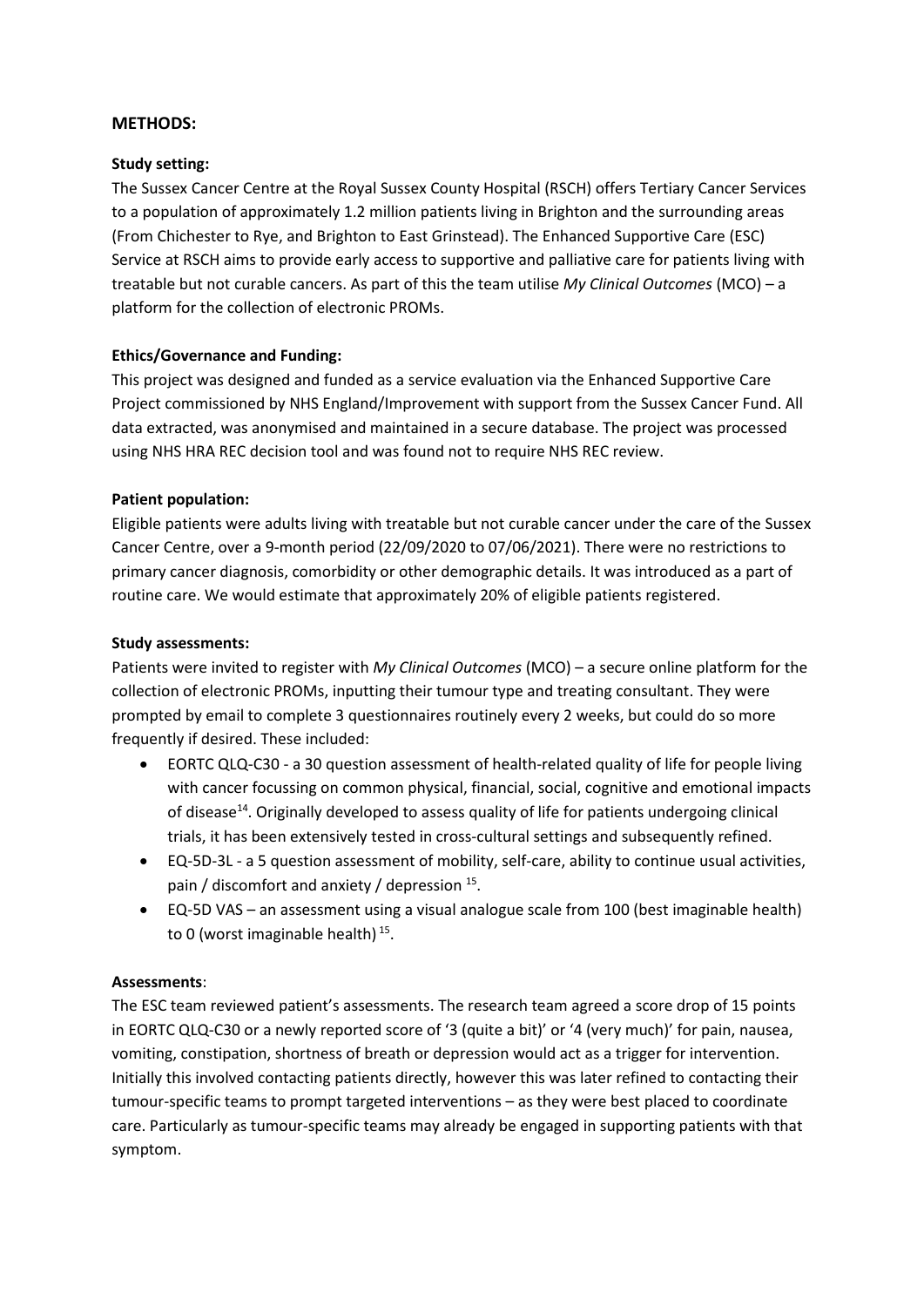Data were analysed by tumour group, describing median (and interquartile range) assessment scores between first and last assessments.

#### **RESULTS:**

326 individual patients registered during the study period. 324 patients completed at least 1 assessment over 6 different hospital sites. Of these 51% identified as male, and 49% female. Median patient age was 69 (interquartile range 59 – 75). The median number of assessments completed by each patient was 8 (interquartile range 4-12, range 1-17) across a range of tumour groups. The most represented tumour groups were secondary breast (28%), prostate (25%) and other (32%) (Table 1). Table 2 demonstrates the change in these scores over time by tumour type. Figure 1 illustrates trajectories for score variations in patients with different clinical courses (1. Rapid progression of disease 2. Positive response to treatment 3. Poorly tolerated treatment with disease progression 4. Positive initial response to treatment followed be development of toxicity and disease progression).

| Diagnosis                 | Number of patients<br>(% of total) |  |  |  |  |
|---------------------------|------------------------------------|--|--|--|--|
| <b>Bladder</b>            | 3(1)                               |  |  |  |  |
| <b>Bowel</b>              | 3(1)                               |  |  |  |  |
| <b>Breast (primary)</b>   | 5(1)                               |  |  |  |  |
| <b>Breast (secondary)</b> | 92 (28)                            |  |  |  |  |
| <b>Kidney</b>             | 7(2)                               |  |  |  |  |
| Liver                     | 3(1)                               |  |  |  |  |
| Lung                      | 6(2)                               |  |  |  |  |
| Oesophageal               | 5(1)                               |  |  |  |  |
| <b>Ovarian</b>            | 7(2)                               |  |  |  |  |
| <b>Pancreatic</b>         | 8(3)                               |  |  |  |  |
| <b>Prostate</b>           | 79 (25)                            |  |  |  |  |
| <b>Stomach</b>            | 5(1)                               |  |  |  |  |
| <b>Other</b>              | 103 (32)                           |  |  |  |  |

*Table 1: Number of patients registered by Tumour Group*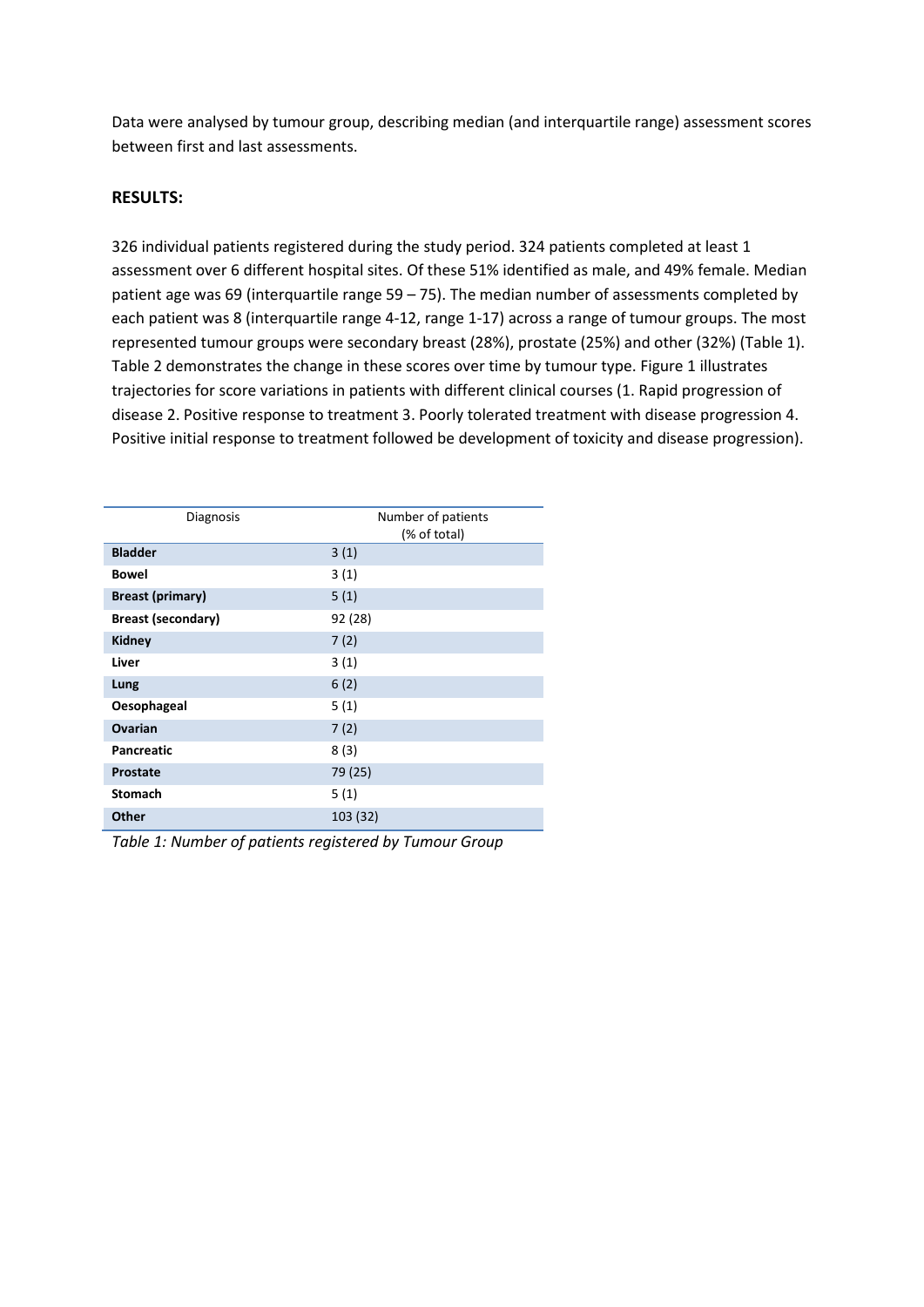|                                                   | <b>First Assessment</b> |                         |                      |                  | Final Assessment* |                          |                            |                 |  |
|---------------------------------------------------|-------------------------|-------------------------|----------------------|------------------|-------------------|--------------------------|----------------------------|-----------------|--|
| <b>Diagnosis</b>                                  | n                       | <b>EORTC overall</b>    | EQ-5D overall        | <b>EQ-5D VAS</b> | n.                | <b>EORTC overall</b>     | EQ-5D<br>overall           | EQ-5D VAS       |  |
| <b>Bladder</b>                                    | $\overline{3}$          | 56.90<br>(55.10, 84.50) | 0.36<br>(0.10, 0.80) | 59<br>(50, 90)   | 3                 | 95.60<br>(33.10, 100.00) | 1.00<br>(0.09, 1.00)       | 97<br>(30, 97)  |  |
| <b>Bowel</b>                                      | $\overline{3}$          | 58.70<br>(52.10, 87.10) | 0.69<br>(0.69, 0.85) | 70<br>(20, 75)   | 3                 | 51.10<br>(31.30, 81.60)  | $-0.02$<br>$(-0.07, 0.90)$ | 50<br>(30, 65)  |  |
| <b>Breast</b><br>(primary)                        | 5                       | 88.60<br>(86.40, 90.10) | 0.80<br>(0.73, 0.82) | 85<br>(80, 98)   | 3                 | 94.80<br>(74.10, 95.40)  | 0.82<br>(0.80, 0.85)       | 87<br>(80, 95)  |  |
| <b>Breast (secondary)</b>                         | 92                      | 78.50<br>(66.40, 87.50) | 0.76<br>(0.62, 0.85) | 70<br>(50, 81)   | 88                | 77.70<br>(63.70, 87.00)  | 0.69<br>(0.62, 0.81)       | 64<br>(49, 80)  |  |
| Kidney                                            | 6                       | 86.90<br>(78.50, 93.80) | 0.94<br>(0.85, 1.00) | 77<br>(50, 91)   | 5                 | 91.40<br>(74.40, 99.10)  | 1.00<br>(0.76, 1.00)       | 70<br>(50, 91)  |  |
| Liver                                             | 3                       | 91.60<br>(86.10, 97.40) | 1.00<br>(1.00, 1.00) | 70<br>(50, 100)  | 3                 | 88.90<br>(83.20, 94.70)  | 1.00<br>(0.73, 1.00)       | 55<br>(39, 100) |  |
| Lung                                              | 6                       | 68.10<br>(39.90, 72.60) | 0.47<br>(0.19, 1.00) | 55<br>(30, 85)   | 6                 | 60.20<br>(42.90, 86.00)  | 0.69<br>(0.08, 0.81)       | 38<br>(25, 60)  |  |
| Oesophageal                                       | 5                       | 86.00<br>(77.10, 90.20) | 0.73<br>(0.69, 0.85) | 80<br>(66, 88)   | 5                 | 89.10<br>(65.70, 89.90)  | 0.81<br>(0.73, 1.00)       | 70<br>(62, 80)  |  |
| Ovarian                                           | $\overline{7}$          | 89.20<br>(83.90, 95.20) | 0.88<br>(0.80, 1.00) | 86<br>(50, 92)   | 6                 | 75.50<br>(47.40, 92.50)  | 0.65<br>(0.31, 0.76)       | 54<br>(17, 70)  |  |
| Pancreatic                                        | 8                       | 77.20<br>(62.40, 80.10) | 0.73<br>(0.60, 0.80) | 70<br>(55, 77)   | $\overline{7}$    | 67.20<br>(35.30, 79.50)  | 0.66<br>$(-0.07, 0.81)$    | 60<br>(12, 63)  |  |
| Prostate                                          | 79                      | 87.60<br>(79.00, 94.70) | 0.88<br>(0.73, 1.00) | 80<br>(60, 90)   | 74                | 88.50<br>(74.90, 94.20)  | 0.85<br>(0.69, 1.00)       | 80<br>(52, 91)  |  |
| Stomach                                           | 5                       | 78.70<br>(27.60, 81.20) | 0.73<br>(0.69, 1.00) | 60<br>(51, 61)   | 5                 | 69.40<br>(68.60, 89.10)  | 0.73<br>(0.62, 0.88)       | 60<br>(44, 60)  |  |
| <b>Other</b>                                      | 102                     | 85.80<br>(71.80, 92.70) | 0.80<br>(0.69, 1.00) | 75<br>(65, 87)   | 91                | 85.20<br>(74.70, 92.20)  | 0.80<br>(0.62, 1.00)       | 75<br>(60, 88)  |  |
| * Excluding those who completed only 1 assessment |                         |                         |                      |                  |                   |                          |                            |                 |  |

*Table 2: Change in median (and interquartile range) assessment scores between first and last assessments by tumour group* 

## *[INSERT FIGURE 1]*

*Figure 1: examples of changes over time in EORTC QLQ-30 scores* 

Overall, the symptom that caused the most significant burden to patients' experience was fatigue and impact necessitating rest and limiting their daily activities. This was scored as 'quite a bit' or 'very much' for over 25% of the sample. However overall quality of life was preserved in 75% rating it as good or above.

#### **DISCUSSION:**

This study demonstrates that real world remote electronic PROMs collection is feasible and adds value to cancer care. Patients are willing to consistently engage with electronic PROMs over a period of months.

The minimal reduction in median assessment scores suggests ongoing response to treatment and minimal treatment related toxicity. This is reassuring at a time of reduced face-to-face monitoring as necessitated by the COVID-19 pandemic*.*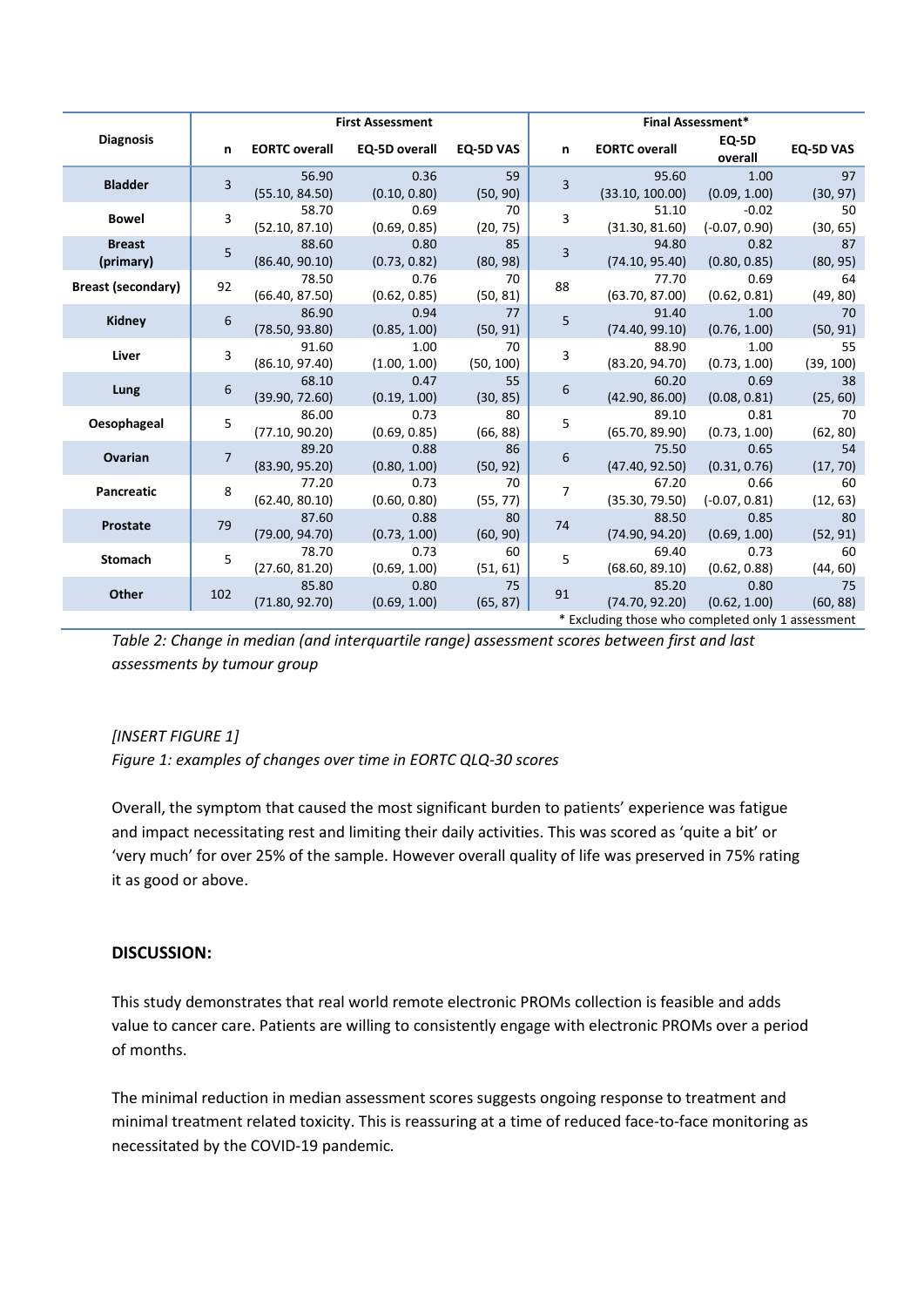Breast and prostate are the most common cancer types in the UK $^{16}$ , which is reflected in our study population. Lung and bowel cancer are the 3<sup>rd</sup> and 4<sup>th</sup> most prevalent in the UK, although represented only 2% and 1% respectively of patients in our data set. Barriers to engagement in this group of patients and clinicians are an area of focus for further development.

Fatigue is a common symptom impacting on quality of life for patients with advanced cancer, both due to disease and side effects of treatment  $17, 18$ . There are ongoing clinical trials investigating the effectiveness of methylphenidate versus placebo for managing this<sup>19</sup>, and an additional aim of the ESC team is to increase patient access to clinical trials.

#### **Strengths and weaknesses:**

The real world, prospective nature of this study gives it face validity. The broad range of tumour types represented demonstrates that remote collection of electronic PROMs is acceptable to patients living with cancer and clinically useful to a variety of cancer professionals. There were however some limitations in how the system was configured for the project, for example the options for 'diagnosis' were limited, resulting in a large proportion of patients registering under the 'other' category which covers a wide range of tumour groups including melanoma, head & neck and haematological malignancies which complicates analysis by tumour type. For simplicity, the MCO platform was not integrated with other IT systems involved in the care of cancer patients at our centre for this project, but this may have been a barrier to engagement for some clinical teams.

Whilst the use of PROMs is invaluable in capturing patient feedback and experience, some reported symptoms may be related to other underlying comorbidities rather than directly related to the cancer. There is evidence of the benefit of self-monitoring for a range of chronic conditions including COPD and heart failure, resulting in reduced hospitalisation and readmission<sup>20</sup>. Therefore, the routine collection of electronic PROMs may have some unintended benefit in the management of non-cancer comorbidities.

PROMs can be used to efficiently triage patients for review by stretched clinical teams, resulting in targeted interventions for those most in need. In a recent paper about their own version of electronic PROMs, the Christie reported initial limited engagement from clinical teams as the electronic PROMs was a separate online system not integrated into their main computer system used by clinicians. Engagement has improved following integration of the systems<sup>9</sup>. We hope that similar integration will help increase engagement from site specific teams in our own area.

#### **Implications of findings and areas for further exploration:**

There is scope for developing the web-based programme to include algorithms or links to resources for patients who flag increasing symptoms in a particular area – this approach has been shown to be effective in other studies<sup>18</sup>. We would hope this could be done by support workers with a decision tree algorithm or guidance such as the UK Oncology Nursing Society<sup>21</sup> to allow for earlier identification of problems. This would be in addition to clear guidance around toxicity management already in routine practice.

The questionnaires used are well validated tools applicable across cancer and treatment types but the fact that median scores did not deteriorate significantly for the majority of patients may indicate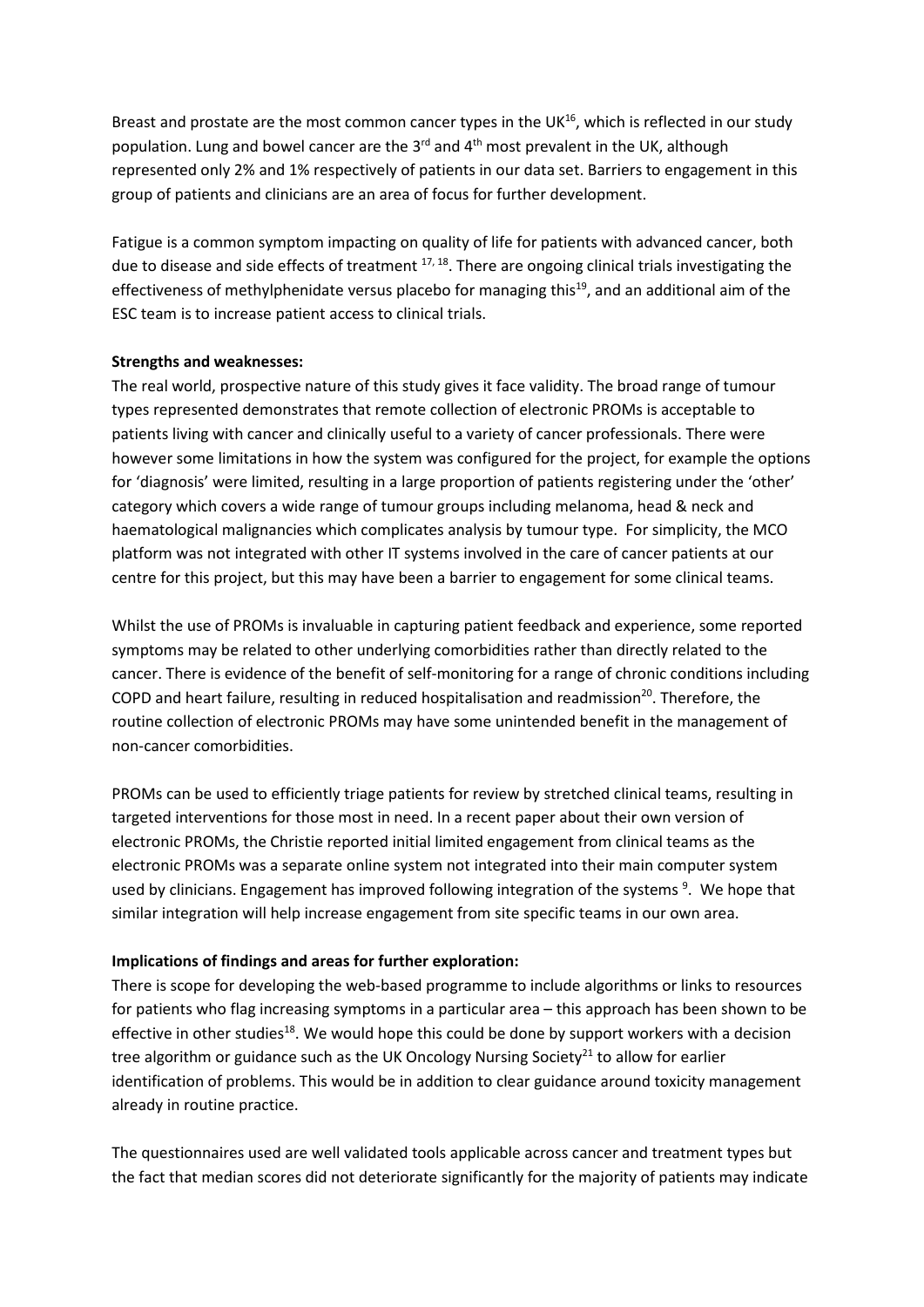that these instruments are not sensitive to all potential symptoms. It is important not to overburden patients with extensive questionnaires and this will negatively impact on engagement. However, tailoring of questionnaires to use modules or questions specific to diagnosis or treatment type may improve detection of symptoms.

Feasibility studies have shown that electronic PROMS are an option for older and traditionally less computer literate cohorts, but that they may benefit from completing questionnaires in a clinic setting with support available $13$ . We did not explore the reasons behind non-registration in our population, but that is an area for further investigation. Unfortunately there was not an alternative option to collect PROMs for people without internet access or who did not speak English, but anecdotally we are aware that for some of these people friends and family members were able to facilitate collection.

It would be beneficial to gather patient feedback on the use of PROMs and their experiences of whether it has shaped care, or any other barriers to use. Whilst there is evidence to suggest that early palliative care intervention improves quality of life outcomes and even survival for patients<sup>22</sup>, more exploration is needed around the effect of routine use of PROMs on admissions avoidance and unplanned contact with healthcare particularly in the changing healthcare landscape with COVID-19.

#### **CONCLUSION:**

Electronic PROMs are useful for the remote monitoring of patients living with cancer and identifying those who need urgent intervention. We saw a smaller reduction in quality-of-life scores than expected, suggesting this population are inherently stable over a 9-month period with some exceptions where scores deteriorate. Remote monitoring may therefore have a role to play in detecting those patients who do deteriorate whilst reducing the need for frequent clinical assessment of the majority. Integration of electronic PROMs into IT systems and routine care structures with clear and defined clinical responsibilities is needed to efficiently use the available workforce. Further work is ongoing embedding PROMs as part of routine care for all tumour groups and site-specific teams.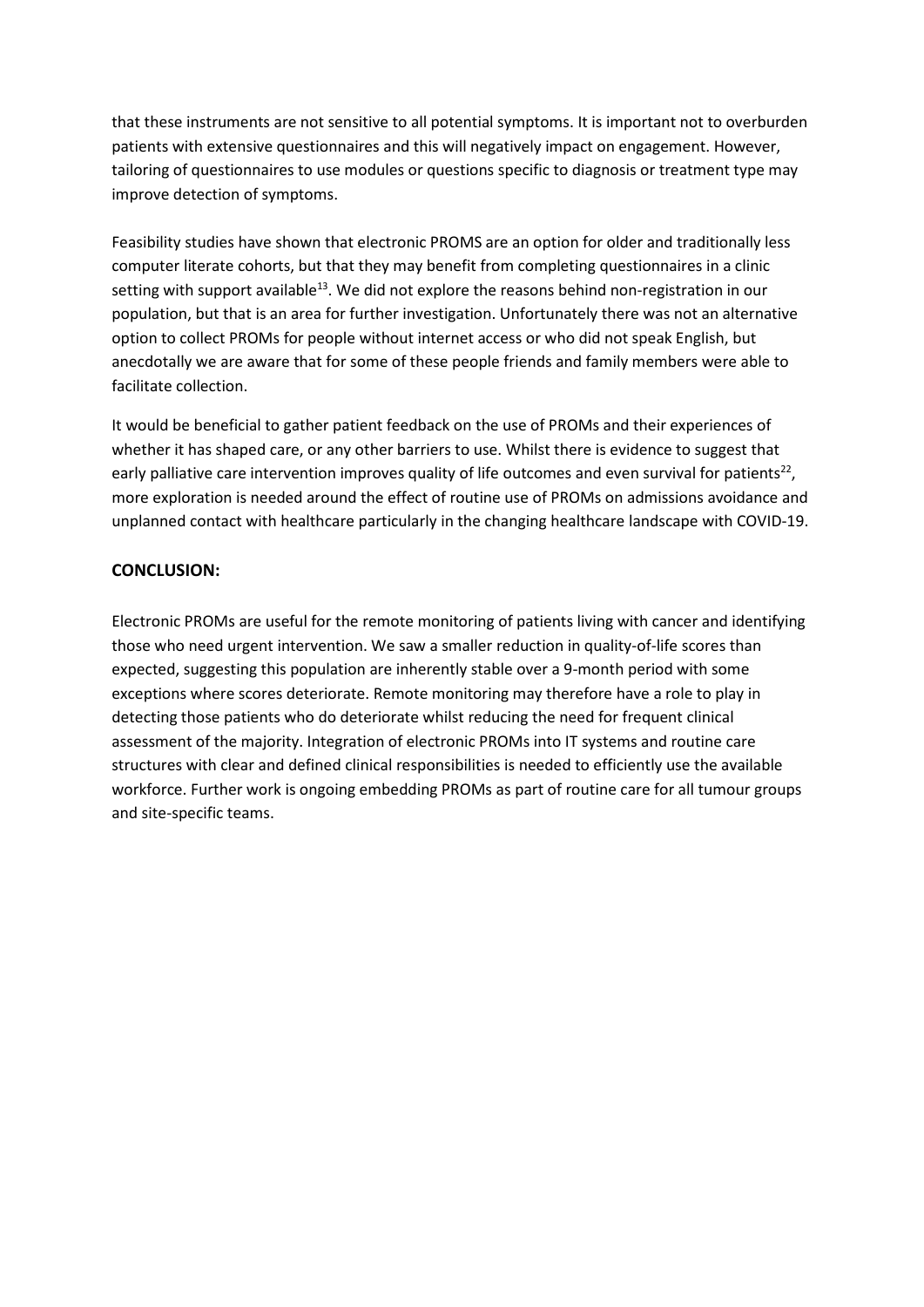## **REFERENCES:**

- 1. White R, Stanley F, Than J, Macnair A, Pethick J, Fallica G et al. Treatable but not curable cancer in England: a retrospective cohort study using cancer registry data and linked data sets. BMJ Open. 2021 Jan 8;11(1):e040808. doi: 10.1136/bmjopen-2020-040808.
- 2. Penedo FJ, Oswald LB, Kronenfeld JP, Garcia SF, Cella D, Yanez B. The increasing value of eHealth in the delivery of patient-centred cancer care. Lancet Oncol. 2020 May;21(5):e240 e251. doi: 10.1016/S1470-2045(20)30021-8.
- 3. Mierzynska J, Piccinin C, Pe M, Martinelli F, Gotay C, Coens C, et al. Prognostic value of patient-reported outcomes from international randomised clinical trials on cancer: a systematic review. Lancet Oncol. 2019 Dec;20(12):e685-e698. doi: 10.1016/S1470- 2045(19)30656-4.
- 4. Wiltshire J, Battye F. Health service use in the last two years of life Sussex Health and Care Partnership ICS. The Strategy Unit, June 2021. Available from: https://www.strategyunitwm.nhs.uk/sites/default/files/2021- 06/Health%20service%20use%20in%20last%202%20years%20of%20life%20in%20Sussex.pdf [accessed 4/8/21]
- 5. Basch E, Deal AM, Dueck AC, Scher HI, Kris MG, Hudis C, et al. Overall Survival Results of a Trial Assessing Patient-Reported Outcomes for Symptom Monitoring During Routine Cancer Treatment. JAMA. 2017 Jul 11;318(2):197-8. doi: 10.1001/jama.2017.7156.
- 6. Macmillan Cancer Support, Addressing the Gap Highlighting the need for growing the specialist cancer nursing workforce. September 2020. Available from: https://www.macmillan.org.uk/\_images/addressing-the-gap-report\_tcm9-358808.pdf [accessed 4/8/21]
- 7. Marandino L, Necchi A, Aglietta M, Di Maio M. COVID-19 Emergency and the Need to Speed Up the Adoption of Electronic Patient-Reported Outcomes in Cancer Clinical Practice. JCO Oncol Pract. 2020 Jun;16(6):295-8. doi: 10.1200/OP.20.00237. Epub 2020 May 1.
- 8. Achieving World-Class Cancer Outcomes: Taking the strategy forward 5 year forward view. May 2016. NHS England Publications Gateway Reference 05215. Available from: https://www.england.nhs.uk/wp-content/uploads/2016/05/cancer-strategy.pdf [accessed 4/8/21]
- 9. Crockett C, Gomes F, Faivre-Finn C, Howell S, Kasipandian V, Smith E, et al. The Routine Clinical Implementation of Electronic Patient-reported Outcome Measures (ePROMs) at The Christie NHS Foundation Trust. Clin Oncol (R Coll Radiol). 2021 Jul 3:S0936-6555(21)00224-7. doi: 10.1016/j.clon.2021.06.004. Epub ahead of print.
- 10. Velikova G, Booth L, Smith AB, Brown PM, Lynch P, Brown JM, et al. Measuring quality of life in routine oncology practice improves communication and patient well-being: a randomized controlled trial. Journal of Clinical Oncology. 2004;22(4):714-24.
- 11. Chen J, Ou L, Hollis SJ. A systematic review of the impact of routine collection of patient reported outcome measures on patients, providers and health organisations in an oncologic setting. BMC Health Services Research. 2013;13(1):211.
- 12. Shared decision making, NICE guideline [NG197], Published June 2021 Available from: https://www.nice.org.uk/guidance/ng197/resources/shared-decision-making-pdf-66142087186885 [accessed 11/8/21]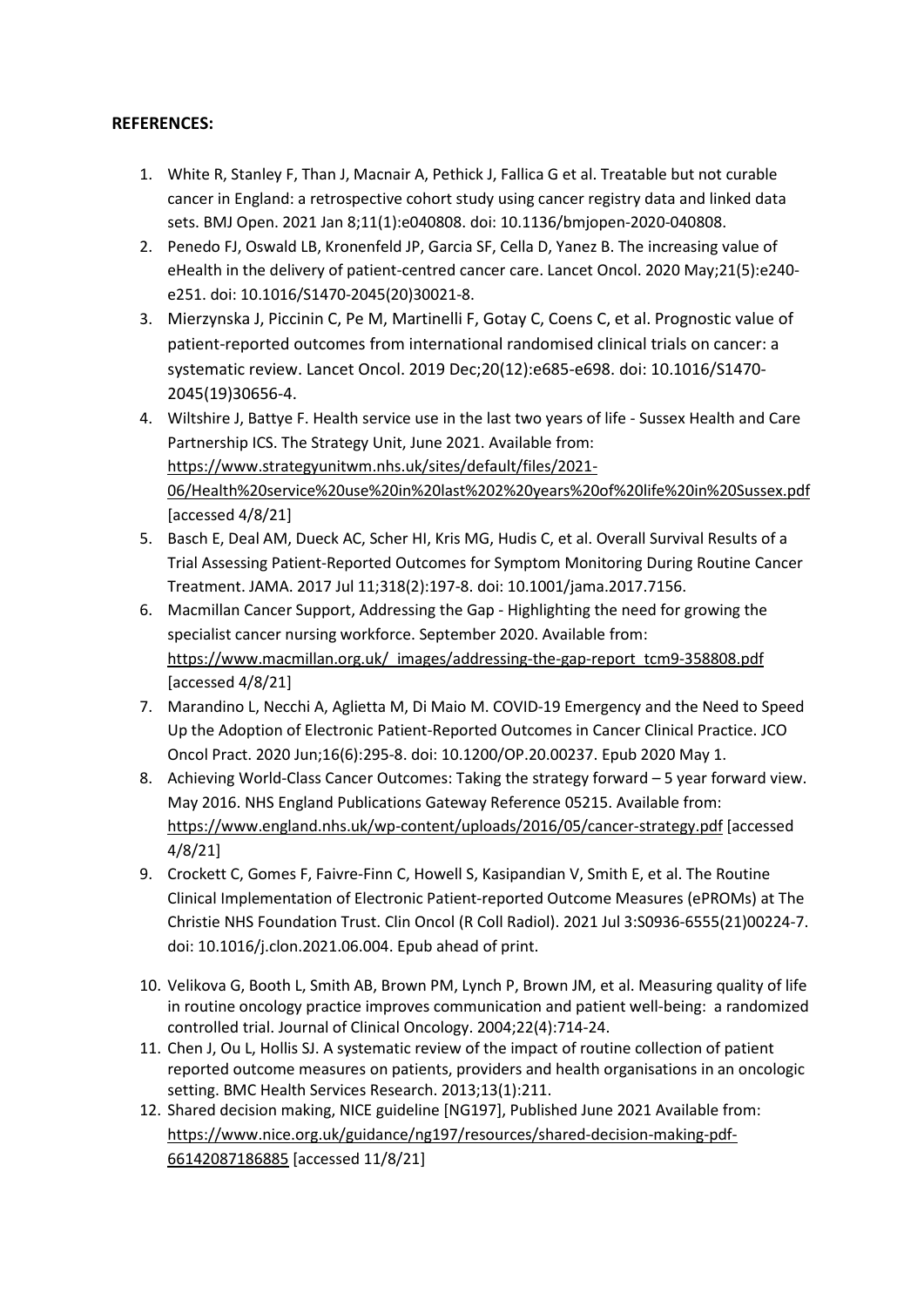- 13. Appleyard SE, Larkin MJW, Stewart EM, Minton O, Gilbert DC. Digital Medicine in Men with Advanced Prostate Cancer - A Feasibility Study of Electronic Patient-reported Outcomes in Patients on Systemic Treatment. Clin Oncol (R Coll Radiol). 2021 May 6:S0936- 6555(21)00157-6. doi: 10.1016/j.clon.2021.04.008. Epub ahead of print.
- 14. Aaronson NK, Ahmedzai S, Bergman B, Bullinger M, Cull A, Duez NJ, et al.The European Organisation for Research and Treatment of Cancer QLQ-C30: Aquality-of-life instrument for use in international clinical trials in oncology. Journal of the National Cancer Institute1993;85:365-76.
- 15. Rabin R, de Charro F. EQ-5D: a measure of health status from the EuroQol Group. Ann Med. 2001 Jul;33(5):337-43. doi: 10.3109/07853890109002087.
- 16. Office of National Statistics. Cancer registration statistics, England: 2017. Published April 2019. Available from: https://www.ons.gov.uk/peoplepopulationandcommunity/healthandsocialcare/conditionsa nddiseases/bulletins/cancerregistrationstatisticsengland/2017 [accessed 11/8/21]
- 17. Minton O, Berger A, Barsevick A, Cramp F, Goedendorp M, Mitchell SA, et al. Cancer-related fatigue and its impact on functioning. Cancer. 2013 Jun 1;119 Suppl 11:2124-30. doi: 10.1002/cncr.28058.
- 18. Girgis A, Durcinoska I, Arnold A, Descallar J, Kaadan N, Koh E-S, et al. Web-Based Patient-Reported Outcome Measures for Personalized Treatment and Care (PROMPT-Care): Multicenter Pragmatic Nonrandomized Trial. 2020;22(10):e19685.
- 19. MePFAC: Methylphenidate versus placebo for fatigue in advanced cancer. Available from: https://www.ucl.ac.uk/psychiatry/research/marie-curie-palliative-careresearch/research/supportive-and-end-of-life-care/mepfac [accessed 11/8/21]
- 20. McBain H, Shipley M, Newman S. The impact of self-monitoring in chronic illness on healthcare utilisation: a systematic review of reviews. BMC Health Serv Res. 2015 Dec 18;15:565. doi: 10.1186/s12913-015-1221-5.
- 21. UK Oncology Nursing Society, Haematology / Oncology 24 hour triage rapid assessment and access toolkit, 2016. Available from: oncology\_haematology\_24\_hour\_triage.pdf (ukons.org) [accessed 12.8.21]
- 22. Temel JS, Greer JA, Muzikansky A, Gallagher ER, Admane S, Jackson VA, et al. Early palliative care for patients with metastatic non-small-cell lung cancer. N Engl J Med. 2010 Aug 19;363(8):733-42. doi: 10.1056/NEJMoa1000678.